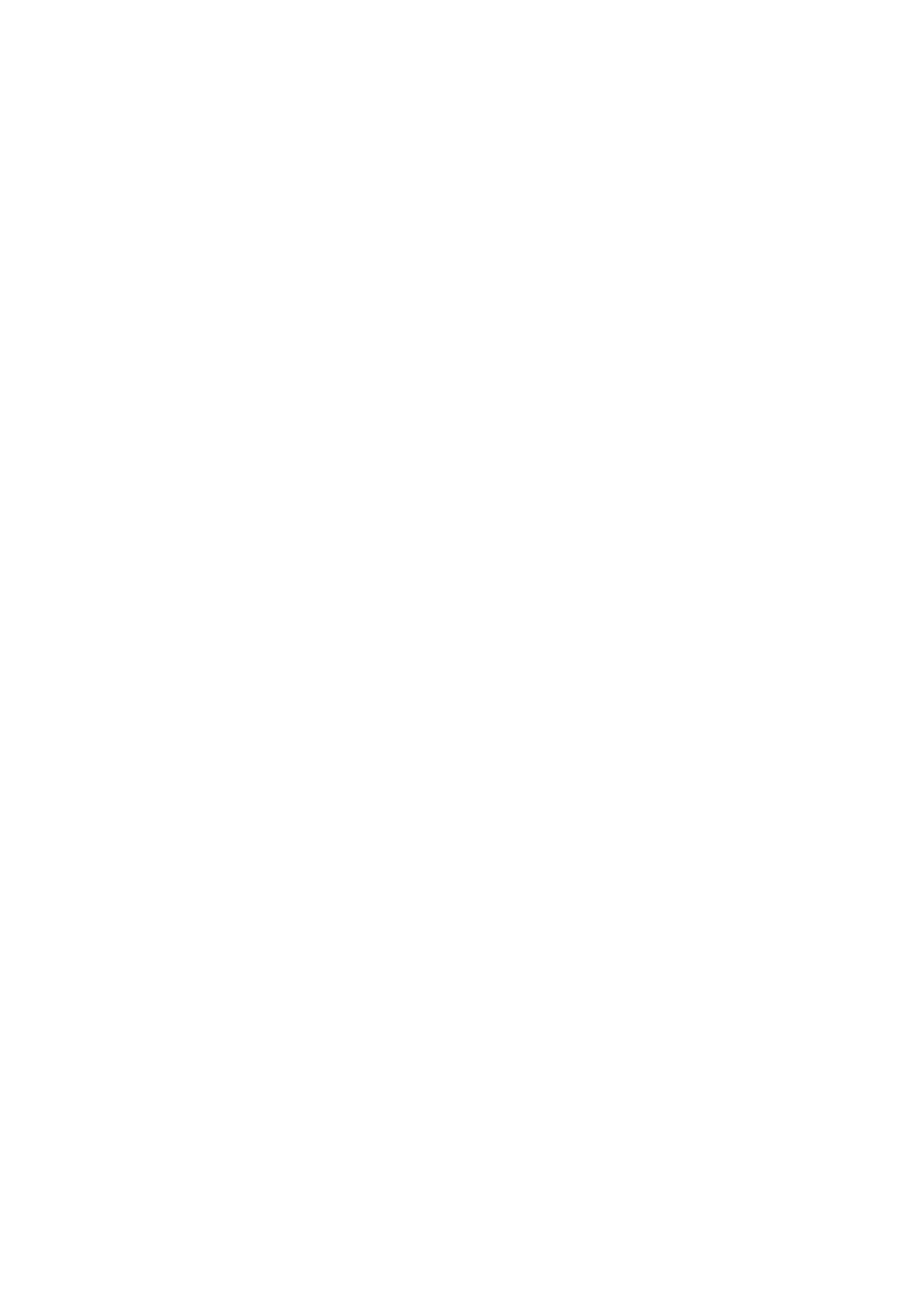# Investigation of CO Adsorption on Ni Surface with Regarding the Nearest-Neighbor Interactions between Adsorbates

G. A. Parsafar\* , F. Yasi, A. N. Shamkhali

Department of Chemistry, Sharif University of Technology, Tehran, Iran Theoretical Physical Chemistry Laboratory [Parsafar@sharif.edu, Y](mailto:Parsafar@sharif.edu)asi@alum.sharif.edu,Shamkhali@mehr.sharif.edu

Abstract

In this work, we consider thermodynamic properties of  $p(\sqrt[n]{\times}, \sqrt{7})R19^{\degree}$  structure,

which appears at the coverage of  $8 = 4/7ML$ 

when

 $T \leq 220$  K, with regarding the

nearest- neighbor interactions among adsorbates. The structural study of Held et al. [1] shows that at this coverage, the CO molecules bind to on-top(onefold coordinated) and bridge(twofold coordinated) substrate sites with a relative population of 1:3 respectively (Fig 1) [2]. For this coverage, the nearest neighbor interactions are significant and thereby the particles distribution on these sites is not random [3]. Our goal is to include such interactions on the particles distribution.



Figure 1. Unit cell of the  $p($  $7 \times 7$ )R19° structure proposed by Held et al. ( $\bullet$ ) denotes CO

molecules and ( O ) the underlying metal atom [2].

## Introduction

Carbon monoxide adsorption on the close packed Ni (111) surface belongs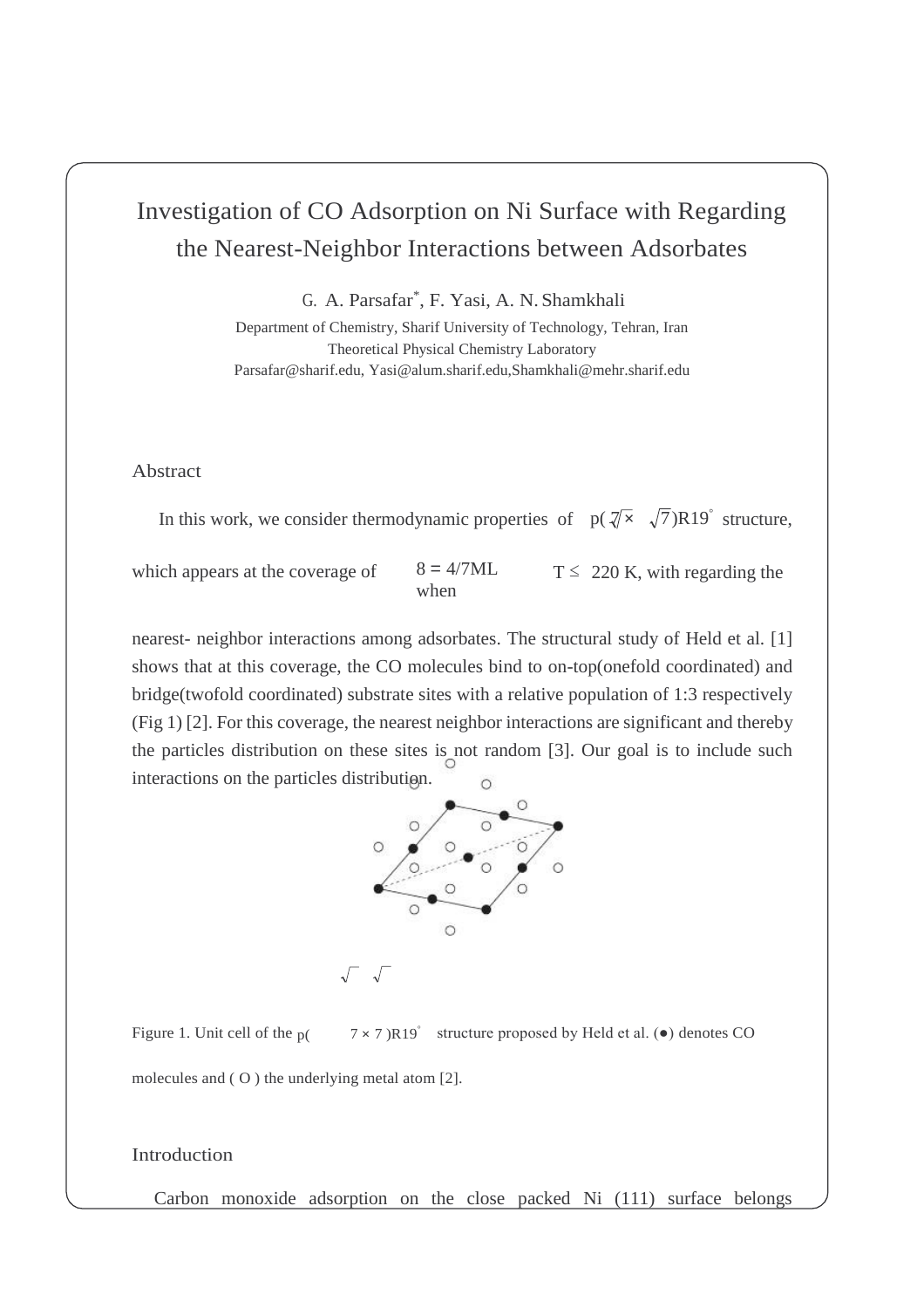undoubtedly to the most thoroughly investigated adsorption systems. However, there are still unsolved problems concerning the microscopic structure and occupation of surface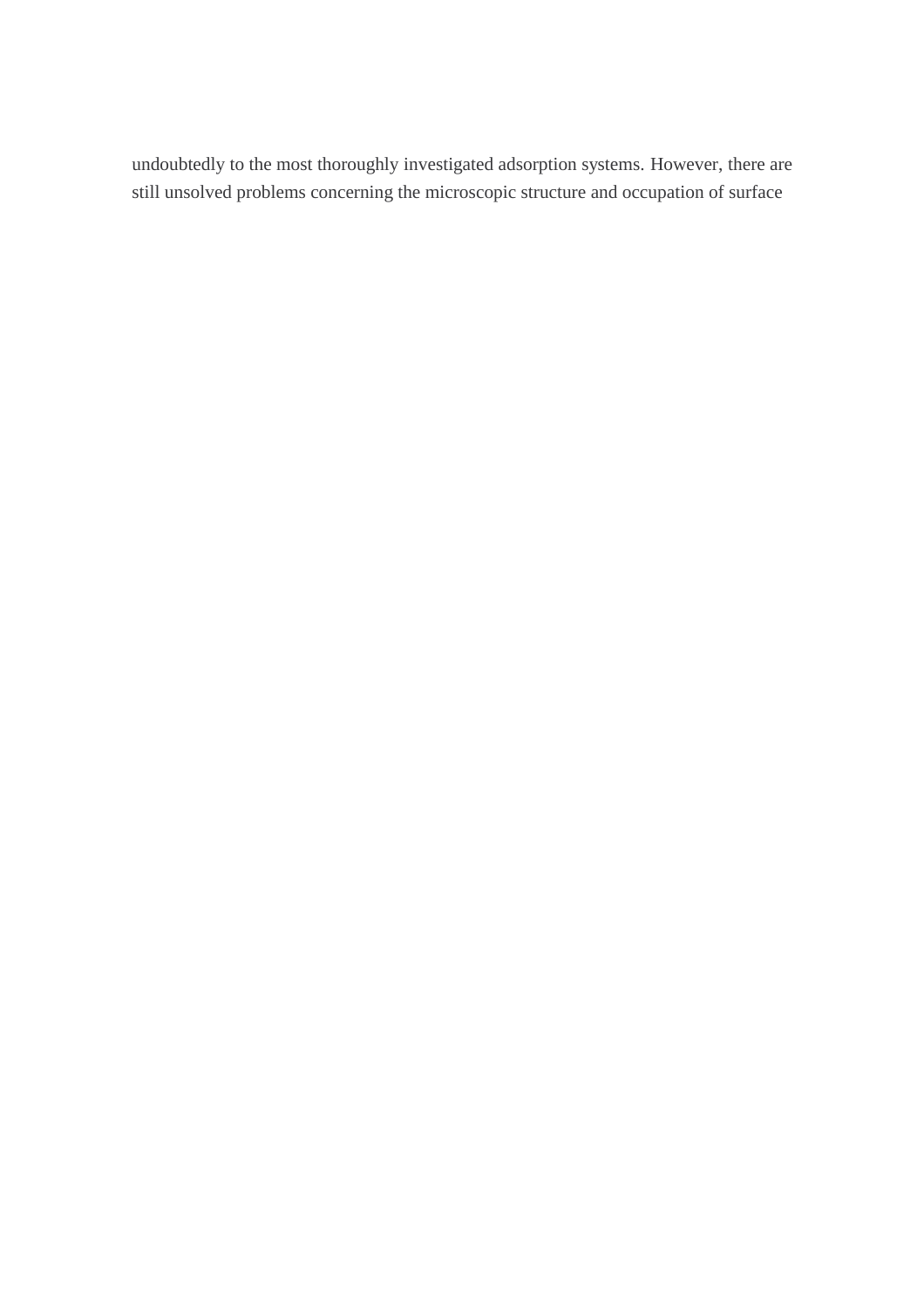sites with varying CO coverage  $[4-5]$ . For the Ni $(111)$  structure, there are four kinds of adsorption sites, where their occupation depends on the coverage (Fig 2) [4]. Several low energy electron diffraction (LEED) patterns are reported in the literature:  $p(2 \times 2)$ ) at  $8 = 1/4ML$ , in which fcc and hcp sites are occupied, a faint

 $p(\sqrt{3} \times \sqrt{3})$  pattern at 1/3ML, in which only bridge sites are occupied and finally (for adsorption below 220 K) a  $p(\sqrt{\pi} \times \sqrt{7})R19$  structure which occurs at the saturation coverage of  $\approx$  4/7ML. At this coverage, on-top and bridge sites are occupied. At 80 K the surface coverage can be increased even up to 5/8ML , characterized by a c(  $2,7 \times 4$  ) rect structure, in which Low-symmertry sites are involved [5-6].



Figure 2. Top view of Ni(111): (a) on-top site, (b) bridge site, (c) hexagonal-close-packed (hcp)site, (d) face- centered cubic (fcc) site [6].

### Method:

n  $p(\sqrt[m]{x}, \sqrt[m]{7})R19$  structure by CVT, we should first estimate  $a^m, X^m$  and Y<sup>m</sup> parameters and also the interaction energies, where  $a_n^m$  is number of m in a n figure,  $X^m N$  is number of m figures in the lattice and  $Y^m N$  is the difference of number of m n To consider thermodynamic properties of p( $\pi \times \pi$ )R19° structure, which appears at  $8 = 4/7$ ML when T  $\leq 220$  K, with regarding of the nearest- neighbor interactions among adsorbates, we have used  $CVT<sup>1</sup>$  [7]. The unit cell used as a basic figure must contain all kinds of interactions. To calculate thermodynamic properties of figures in  $X^mN$  assembly and the lattice.  $X^nN$  is the number of basic figures in the

lattice. DFT calculations have been used to estimate the interaction energies between

<sup>&</sup>lt;sup>1</sup> Cluster Variation Theory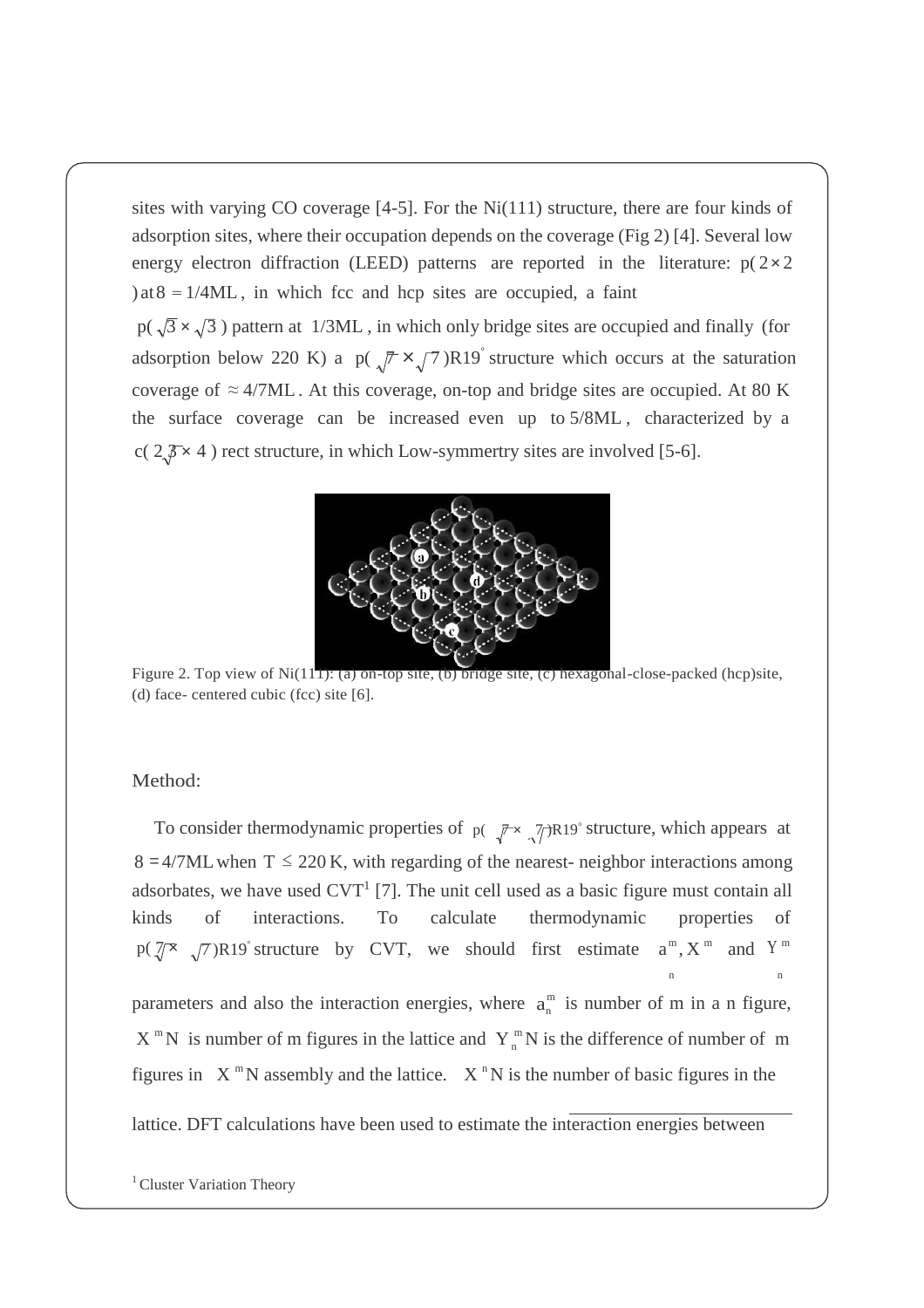adsorbates. Then, with minimization of free energy with respect to probabilities, we have estimated the probabilities and then the configurational energy and entropy. Minimization of free energy must be done under appropriate constraints: 1) The normalizing conditions for all figures 2) The constraint for the given coverage. Minimization process is done by MAPLE 9 and MATHEMATICA 10 softwares.

The following expression is used for the configurational free energy:

$$
F_{\underset{m=a}{}}=\sum_{\underset{m=a}{}}^{n}y_{\underset{n}{}}^{m}F_{\underset{n}{}}^{m}\{P_{\underset{i}{}}^{m}\}
$$

where

$$
F^{\,m}\{P^{\,m}_{_i}\}=N\sum_{_i}\lambda^m_{_i}\tP^{\,m}_{_i}(\epsilon^{\,m}_{_i}+kT\ln P^{\,m}_{_i})
$$

 $\varepsilon_i^m$  is the summation of adsorption energy and interaction energy for Figure m with i configuration.

## Results

The result for the configurational energy is shown in Fig 3. As we expect, with increasing of temperature, configurational energy rises because more energy levels become available for the molecules. For checking the results, the calculated value at the high temperature limit is compared to its exact value, at which the particle distribution is random.



Figure 3. Configurational energy verse temperature for  $0 = 4/7ML$  when  $T \le 220$  K.  $p(\sqrt{\mathbf{x}} \sqrt{7})R19.1^{\circ}$  structure at at